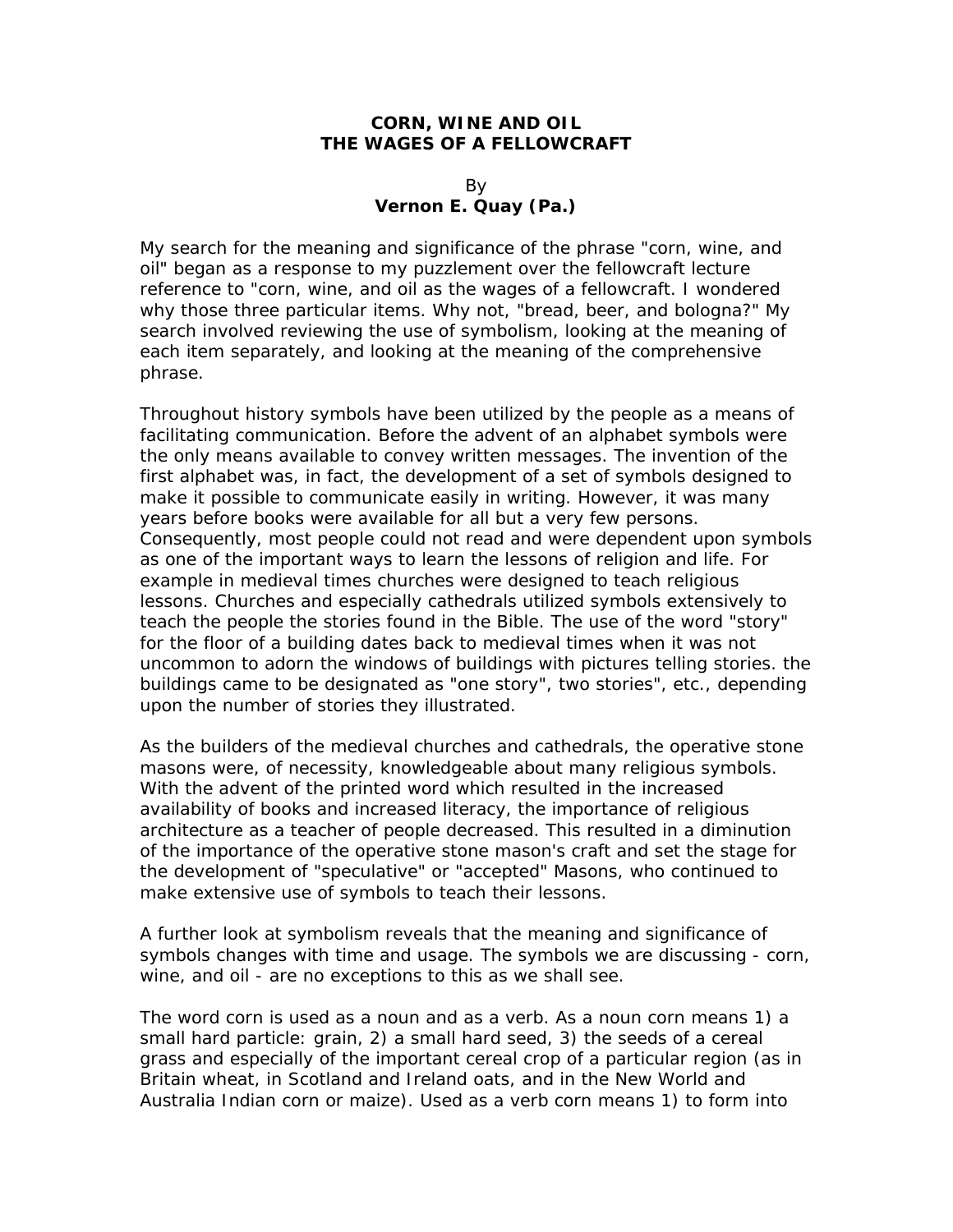grains: granulate, 2) a: to preserve or season with salt in grains; b: to salt lightly in brine containing preservatives (as to corn beef).

Corn is commonly used as a symbol of nourishment, resurrection, and plenty. Its use as a symbol of nourishment comes obviously from the fact that corn refers to the principal cereal crop of an area. Since corn must be consumed to provide nourishment, it may be regarded by some as a symbol of sacrifice. Others see it as transformed into a higher form of life as it is consumed. The fact that a grain seed seems to die in the ground during the winter but emerges as a new life in the springtime gives rise to the use of corn as a symbol of resurrection. Corn derives its use as a symbol of plenty from the observation that when corn is scattered upon the ground it grows and develops producing more. The use of corn as a symbol of plenty also embodies its use as a symbol of nourishment and of resurrection, the germ of life which survives all destructive forces of nature and emerges into newness of life.

The word wine is also used as a noun and a verb. As a noun wine refers to 1) the fruit of the vine which may be fermented or unfermented, 2) something which invigorates or intoxicates, 3) a variable color, usually a dark red. As a verb wine means to treat to wine or to refresh.

From the earliest times the usage of wine has made it symbolic of hospitality and festive times. In Genesis 14:18 wine appears as a symbol of hospitality, "And Melchizedek king of Salem brought out bread and wine." (KJ) The use of wine at festive times is referred to in job 1:13, "Now there was a day when his sons and daughters were eating and drinking wine in their eldest brother's house." (RSV) and in John 2:1-11, the well known story of Jesus' first miracle performed at the wedding in Cana. The use of wine on such occasions led to the association of wine with refreshment. Symbolically wine as refreshment came to mean the restoration of vigor or liveliness to the soul or spiritual being as well as the body. For some wine was not regarded as a symbol of refreshment, but rather it was considered to be symbolic of agricultural life not nomadic life. Thus we read in Jeremiah 35:1-11 of the refusal of the Rechabites to drink wine in keeping with orders of their ancestors to lead a nomadic life, "Never drinking wine ... nor building houses to live in, owning neither vineyard or field to sow, living in tents." (JB)

Since the juice of grapes ordinarily planted was red, the juice of the grape was referred to as the blood of grapes as in Genesis 49:11, "He washes his garments in wine and his vesture in the blood of grapes," (RSV) This association of wine with blood took on a new significance with the institution of the Lord's supper by Jesus when he ate with the disciples in the upper room on the first day of Passover before his betrayal.

The word oil like corn and wine is also used as a noun and as a verb. As a noun oil refers to a vital commodity which may be used in cooking, lighting, cleaning, and medicating. In Biblical times olive oil was the oil used primarily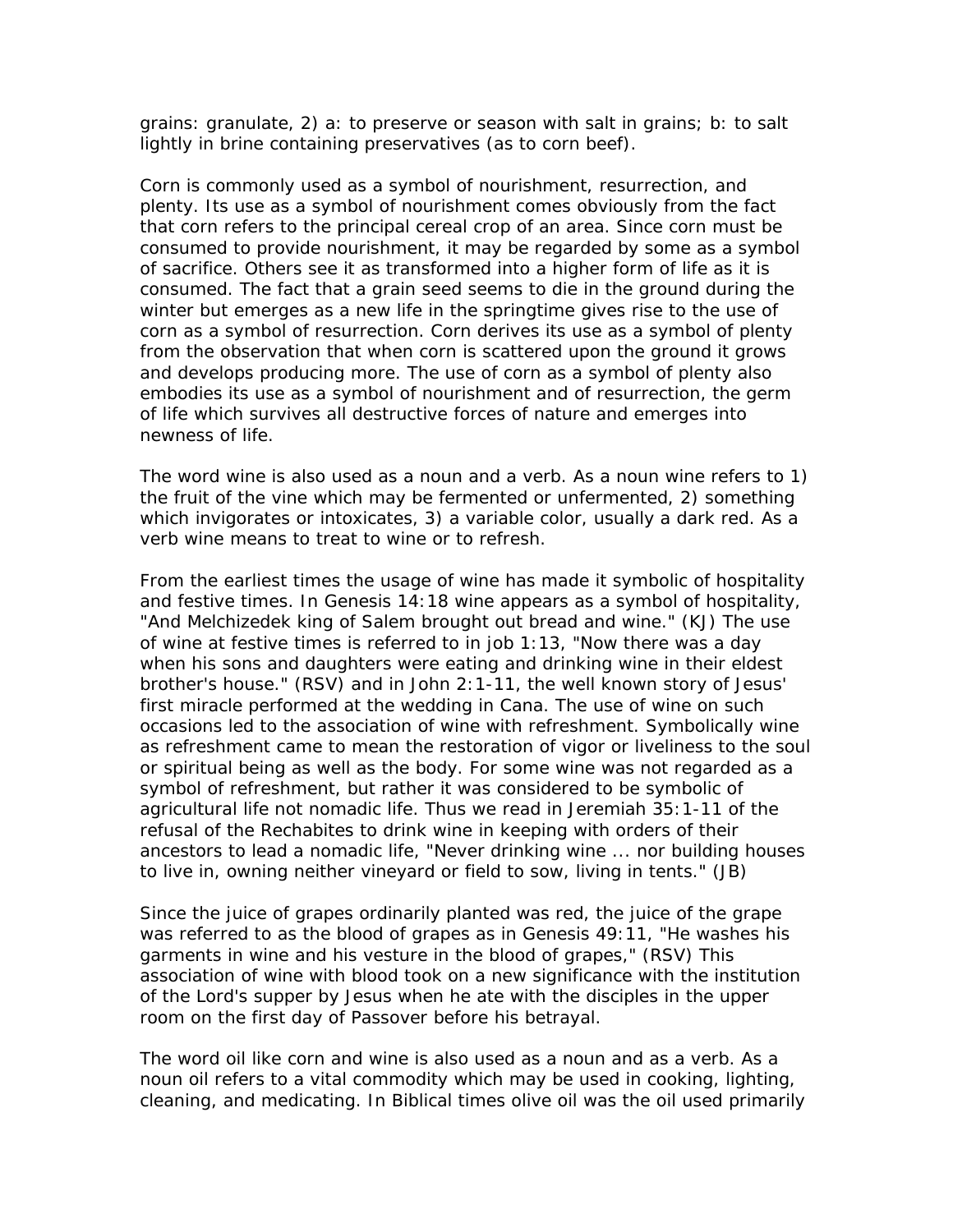for all of these purposes. As a verb, oil means 1) to lubricate with oil, 2) to rub over or smear with oil. The effect of lubrication was to make smooth, to lessen friction and thus improve the workings of that to which it was applied. In addition to reducing friction rubbing with oil also had a protecting and healing effect when applied to parts of the body.

As well as using oil for cooking, lighting, cleaning, and medicating ancient people used oil for the sacred rite of consecration referred to as anointing. The first Biblical reference to anointing is found in Exodus 30:22-33, "Moreover, the Lord said to Moses, . . . and you shall make of these a sacred anointing oil ... a holy anointing oil it shall be. And you shall anoint with it the tabernacle and the ark of the testimony, and the table and all its utensils, and the lamp stand and its utensils, and the altar of incense, and the altar of burnt offering with all its utensils and the laver and its base; you shall consecrate them, that they may be most holy. And you shall anoint Aaron and his sons, and consecrate them, that they may serve as priests." (RSV) Further reference to the anointing of Aaron, his sons, the tabernacle in the wilderness and its holy vessels may be found in Leviticus 8:10-12.

As time passed the Israelites asked for a king to rule over them as the other nations around them were ruled. When God granted their request, he instructed Samuel to anoint Saul as "prince over my people Israel," (RSV - I Samuel 9:15-16). Thus was established the custom of anointing Israelite kings (I Samuel 10:1, 16:12-13, I Kings 1:39, 19:15-16).

The act of anointing was not limited to priests and kings, but was also extended to prophets as illustrated when God commanded Elijah to anoint Elisha as his successor to the prophetic office (I Kings 19:16). In the wellknown twenty third psalm anointing is spoken of as a blessing; the psalmist is blessed with bountiful providence and prosperity and joy is bestowed upon the recipient.

The intertwining of the symbolic meaning with the literal meaning of an act is well illustrated by the act of consecration of Aaron and his sons for the priesthood as described in Leviticus 8:1-30. On this occasion the use of water is included along with oil as part of the ceremony, " ... and Moses took the anointing oil ... and he poured some of the anointing oil on Aaron's head, and anointed him, to consecrate him." (RVS) In this type of situation water was used as a cleansing agent to remove evil while oil was used to impart virtue. That is, water was used to remove soil and was thus considered curative, while oil was used to render the body immune to soil and was thus considered protective. This is why in some cases of baptism both water and oil are used.

In addition to using oil to decrease friction and thereby increase harmony, oil has come to be regarded as having the ability to soothe as implied in the statement, "to pour oil on troubled waters." Thus oil has become associated with efforts to bring about peace.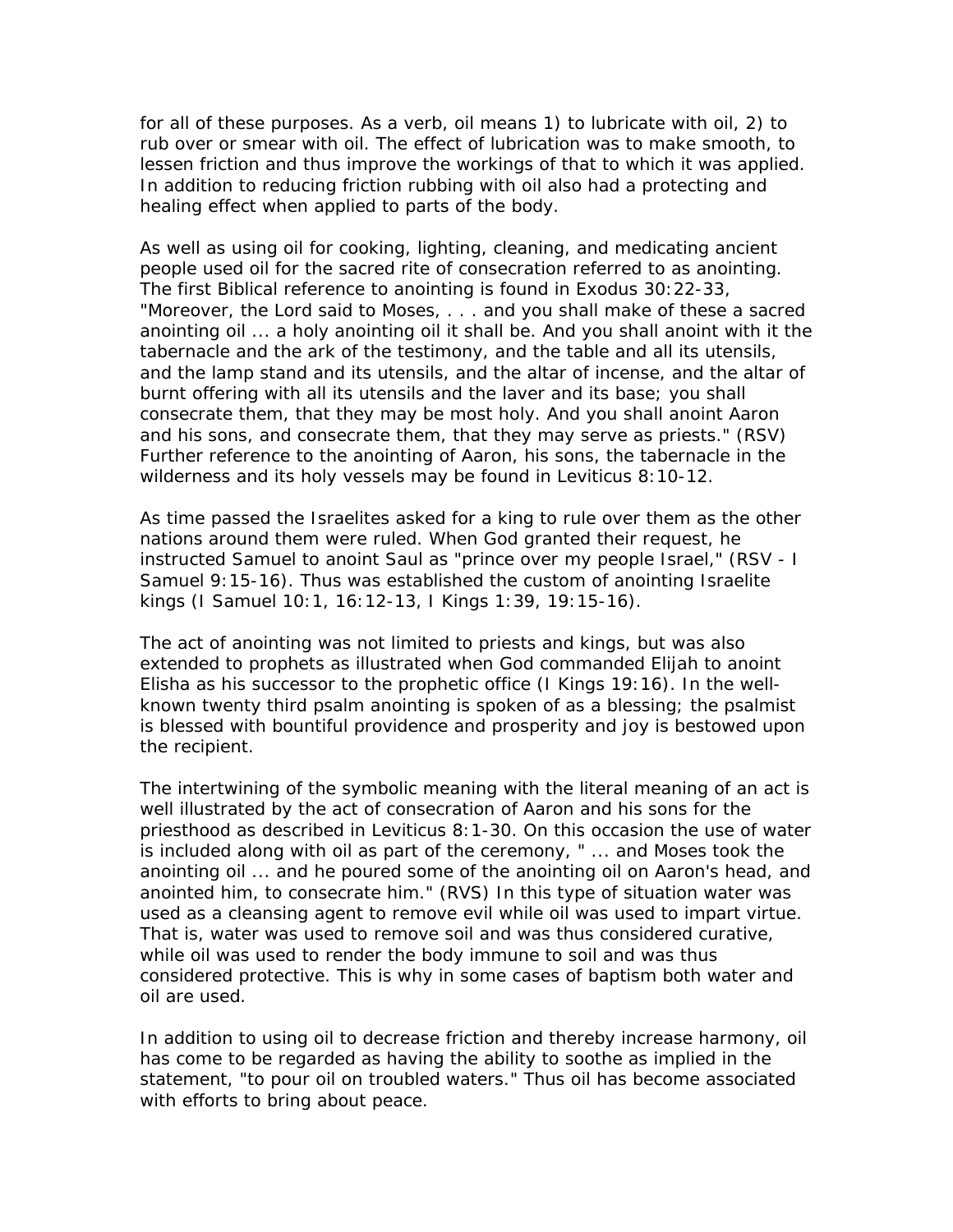Oil thus emerges as a symbol of joy, of prosperity, of peace, and of protection. Since oil overcomes friction, the spirit may joyfully pass smoothly over the rough places of life and work more effectively at its appointed task. Since oil was essential for so many things - cooking, lighting, cleaning, and medicating. Its possession was indeed a sign of prosperity. The ability of oil to soothe and protect and eliminate friction made it an appropriate symbol of peace. Use of oil as a symbol of protection grew out of a regard for its healing power and the belief that oil was the medium whereby good spirits passed into the person anointed. Another interesting custom or superstition is linked to this last symbolic use. It was believed that if the anointing were done at high tide, it would be more effective since high tide was a symbol of abundance and low tide was a symbol of failure, weakness, and death. (This same superstition is related to the practice of burying a criminal "at the low water mark".)

Corn, wine, and oil are mentioned comprehensively as such eighteen times in all in the Bible. They represent the fruits of the ground, God's good gifts, and are representative of the fertility of the country, " . . . that you may gather in your grain and your wine and your oil." (RSV Deut. 11:14) The psalmist David enumerates them among the great blessings bestowed by God, "and wine to gladden the heart of man, oil to make his face shine, and bread to strengthen man's heart." (RSV Psalm 104:15) Jeremiah, the prophet, refers to them as, "the goodness of the Lord ... the grain, the wine, and the oil" (RSV Jeremiah 31:12)

In Mackey's Encyclopedia of Freemasonry it states that corn, wine, and oil "were most important productions of Eastern countries, constituted the wealth of the people, and were esteemed as the supports of life and the means of refreshment."

Since corn, wine, and oil represented God's good gifts to man and man's wealth, it is not surprising that they are frequently mentioned as a part of the required tithes representative of the first fruits. References for these tithes are found in Exodus 29:40, Numbers 15:10, Deut. 12:17, Nehemiah 10:39, 13:5,12.

As symbols of obedience corn, wine, and oil are mentioned first in Deut. 7:13, "Listen to these ordinances, be true to them and observe them and in return Yahweh, your God, will be true to the covenant ... He will bless ... the produce of your soil, your corn, your wine, your oil." (JB) Reference is made to this again in Deut. 11:14 as part of the law, and the prophets Hosea, Joel, and Micah warn that disobedience will cause loss. (Hosea 2:8- 28, Joel 1:10, 2:19-24, and Micah 6:15).

Corn, wine, and oil may be considered as wages in three senses. The first sense is expressed in Deut. 7:13 when God promises the people corn, wine, and oil in return for obedience to his commandments. The second sense is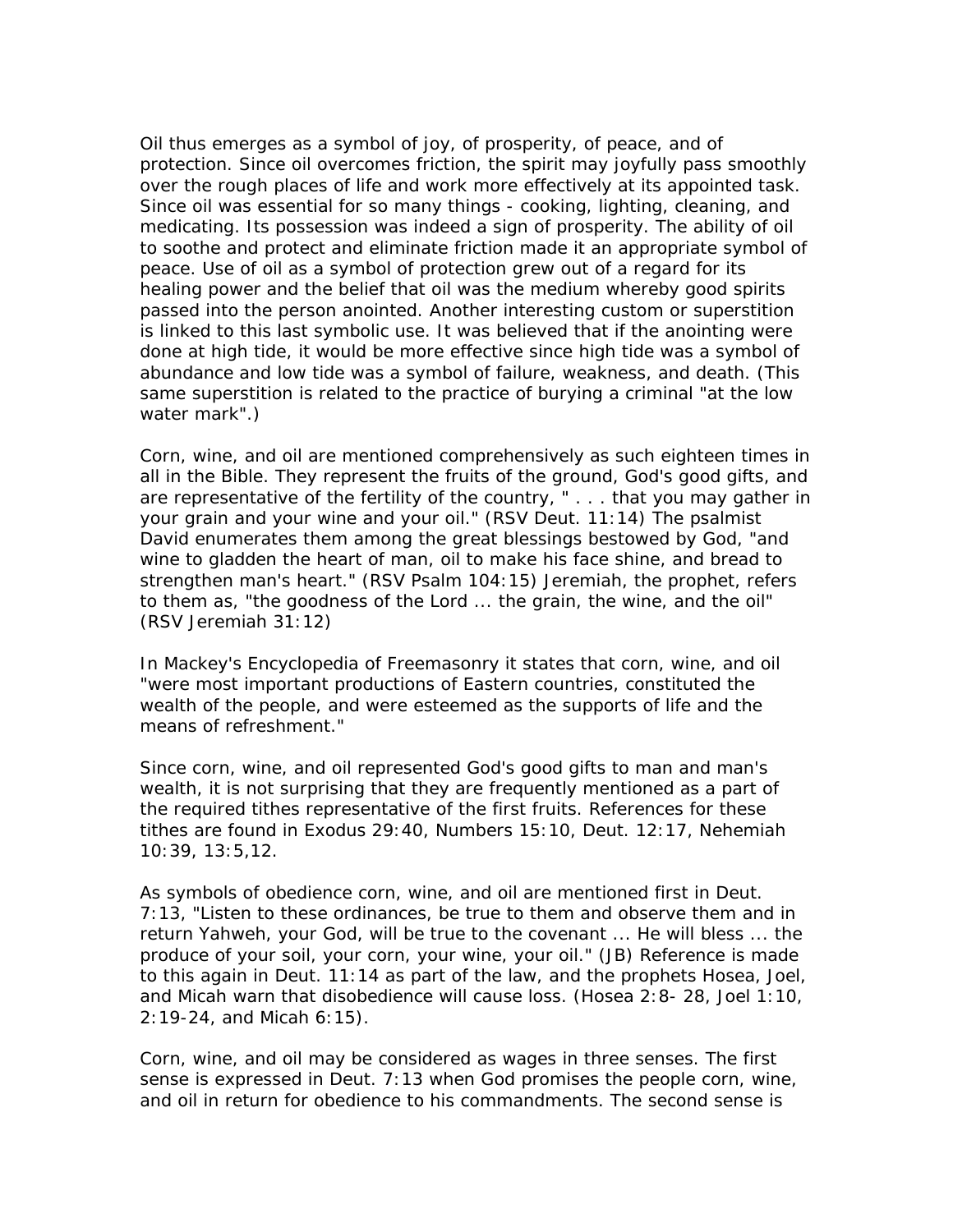expressed in Numbers 18:12 when God gives to the priests as their share of the offerings, "all the best of the oil, and all the best of the wine, and of the wheat, the first fruits of them which they shall offer unto the Lord, them have I given thee." (KJ) The third sense is expressed in II Chronicles 2:10 when Solomon agrees to pay the builders of the temple, "And, behold, I will give to thy servants, the hewers that cut the timber, twenty thousand measures of beaten wheat, and twenty thousand measures of barley, and twenty thousand baths of wine, and twenty thousand baths of oil." (KJ)

Freemasonry today refers to corn, wine, and oil in the Fellowcraft degree and uses corn, wine, and oil in three of its rituals: the consecration of a lodge, the dedication of a Masonic Temple or hall, and the laying of a cornerstone.

In the Fellowcraft degree, the wages of corn, wine, and oil as those of a fellowcraft symbolizes the fact that the laborer is worthy of his hire. As a fellowcraft bears the responsibilities and does the work of a man he is entitled to a just reward physically and spiritually.

Corn, wine, and oil are used in the rituals of consecrating a lodge, dedicating a Masonic Temple, and the laying of a cornerstone as elements of consecration. That is they are used as symbols of setting apart of the Lodge, the Temple, or the building for a special purpose. Since Masonic symbolism is so closely associated with the Bible, wheat the corn of Biblical lands is used as corn in Masonic ceremonies. In the ceremonies the corn is carried in a golden pitcher while the wine and oil are carried in silver vessels to serve as reminders that the first is essential as the staff of life while the others are but comforts.

In the ceremony of consecrating a Lodge upon its constitution the following words which accompany the pouring of the corn, wine, and oil upon the "Lodge", the emblem of the Holy Ark, indicate the symbolism associated with their use, "I pour this corn, the emblem of nourishment, and consecrate this Lodge to charity ... I pour this wine, the emblem of refreshment, and consecrate this Lodge to hope. . . . I pour this oil, the emblem of joy, and consecrate this Lodge to faith." In Mackey's Encyclopedia of Freemasonry this statement is made about the consecration of a Lodge, "Thus does this mystic ceremony instruct us to be nourished with the hidden manna of righteousness, to be refreshed with the word of the Lord and rejoice with joy unspeakable in the riches of divine grace." In the same volume Harris is quoted as follows, "Wherefore, my brethren, ... do you carry corn, wine, and oil in your processions, but to remind you that in your pilgrimage of human life you are to impart a portion of your bread to feed the hungry, to send a cup of wine to cheer the sorrowful, and to pour the healing oil of your consolation into the wounds which sickness hath made in the bodies, or affliction rent in the hearts of your fellow travellers?"

When a Masonic Temple or hall is dedicated as a place to be used for Masonic purposes, the statements made as the corn, wine, and oil are presented and